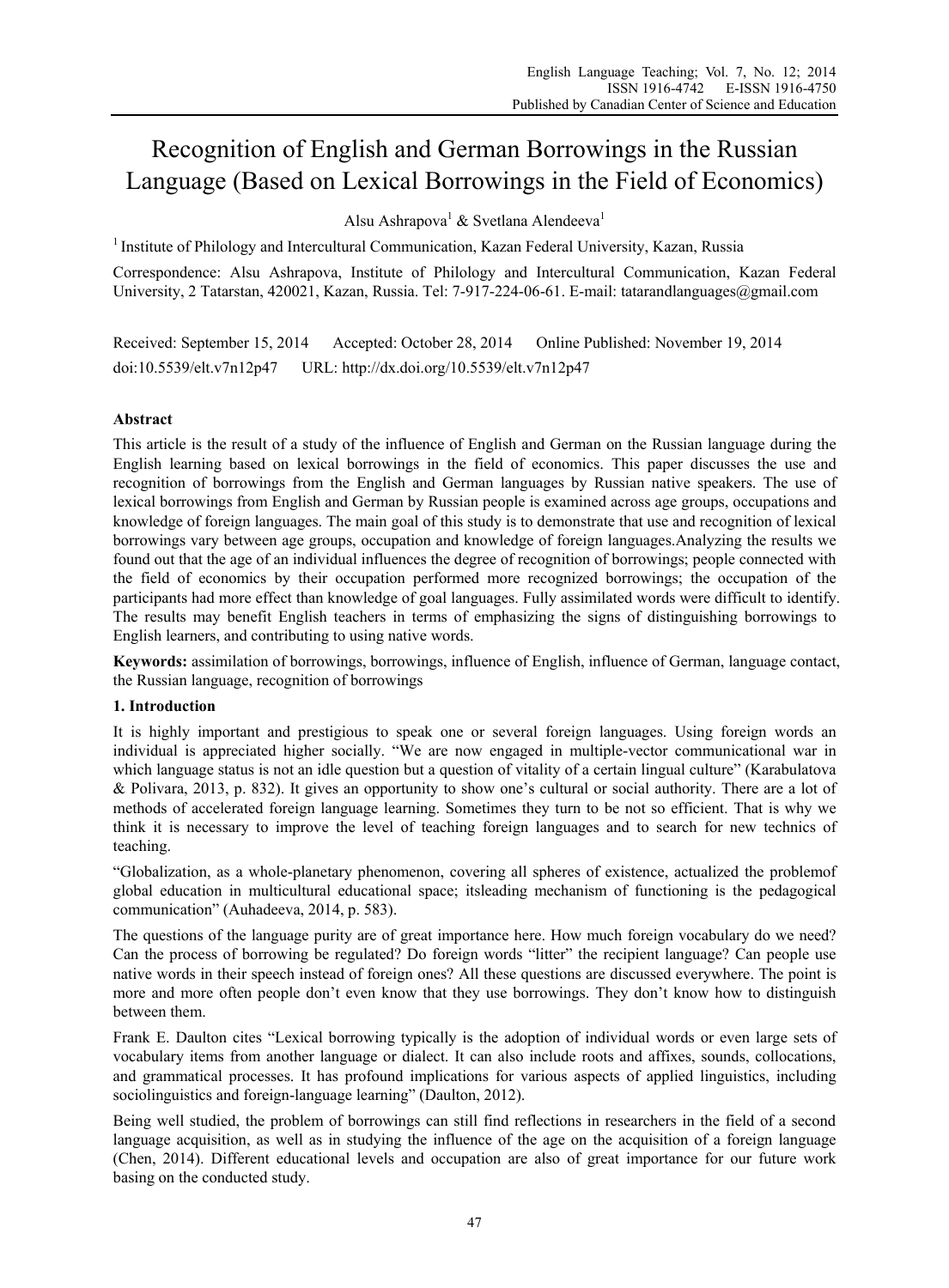We have chosen the field of economics for our survey as a lot of people nowadays take courses in Business English due to the demand of the developing world. We should not forget that we learn foreign languages to use them not only at English lessons, but outside too. We hope that our article can contribute to the studying of the problem of Business English Teaching as well as there are a lot of differences between General English Teaching and Business English Teaching (Zhu, 2008; Zhu, Deng, & Li, 2014).

## **2. Theoretical Overview**

The problem of borrowings has always been one of the most controversial in lexicology.

Martin Haspelmath (Haspelmath, 2009, p. 36) says, "the term borrowing has been used in two different senses: (i) As a general term for all kinds of transfer or copying processes, whether they are due to native speakers adopting elements from other languages into the recipient language, or whether they result from non-native speakers imposing properties of their native language onto a recipient language. This general sense seems to be by far the most prevalent use of the term borrowing. But borrowing has also been used in a more restricted sense, (ii) "to refer to the incorporation of foreign elements into the speakers' native language" (Thomason & Kaufman, 1988, p. 21), i.e. as a synonym of adoption (Thomason and Kaufman use the term substratum interference for 'imposition', and interference as a cover term for 'borrowing/adoption' and 'substratum interference/ imposition')".

There are different classifications of borrowings.

According to EinarHaugen (Haugen, 1950, pp. 210-231) there are three groups of borrowings: "1) Loanwords show morphemic importation without substitution. [...]. 2) Loanblends show morphemic substitution as well as importation. [...]. 3) Loanshifts show morphemic substitution without importation". This classification is a point of interest for us as it is connected not only with the process of penetration of borrowed words into the recipient language but also with their assimilation in a language.

The German scientist Thomas Shippan (Shippan, 1984, p. 307) [30] distinguishes between:

1) Lehnwörter—loan words.

These loans were completely conformed tothe language system of thereceptorlanguage, they aren't perceived as foreign.

2) Fremdwörter—foreignwords.

Krysin L.P., considering units of various levels of language system as elements of foreign language—phonetics, morphology, semantics, lexicon, syntax, suggests to distinguish phonetic, semantic, lexical, morphological and syntactic borrowings (Krysin, 1996, p. 34).

Bloomfield (1933, pp. 444-461) gives classifications according to the kind of relationship between the affected languages: "cultural borrowing" versus "intímate borrowing"; and classifícations according to the kind of hierarchy between the varieties of speech affected: borrowing between national languages versus "dialect borrowing".

Lionel Meney points out that a classification of borrowing should take into account sociolinguistic factors such as sex, social status, communicative situation, and register (Meney, 1994, pp. 930-943).

Discussing a valid general classification of linguistic borrowing or interference, Juan Gómez Capuz (1997, pp. 81-94) writes about "global objections to the validity of a classification of linguistic borrowing that are taken by ElsOksaar: on one side, we cannot devise a general typology of borrowing on the basis of a few Western languages; on the other, successive attempts to classify borrowing are felt to be partial and imperfect, simply "because of the insufficiency of the present systems to cover most of the possibilities of the process and of the results of linguistic integration"(Oksaar, 1972, pp. 475-511).

We use the term "borrowing" in a more common sense in this article. "Borrowing" has been traditionally identified with "lexical borrowing" as we can see in the classic work of Deroy (1956, pp. 18-21).

Lexical borrowing is the most common type of languages interference.

All borrowings are the result of the language contact. Here is a definition for language contact given by Thomason "... the use of more than one language in the same place at the same time" (Thomason, 2001, p. 1).

## **3. Influence of English and German on Economic Terms of the Russian Language**

According to Wikipedia the Russian language "is the most geographically widespread language of Eurasia and the most widely spoken of the Slavic languages. It is also the largest native language in Europe, with 144 million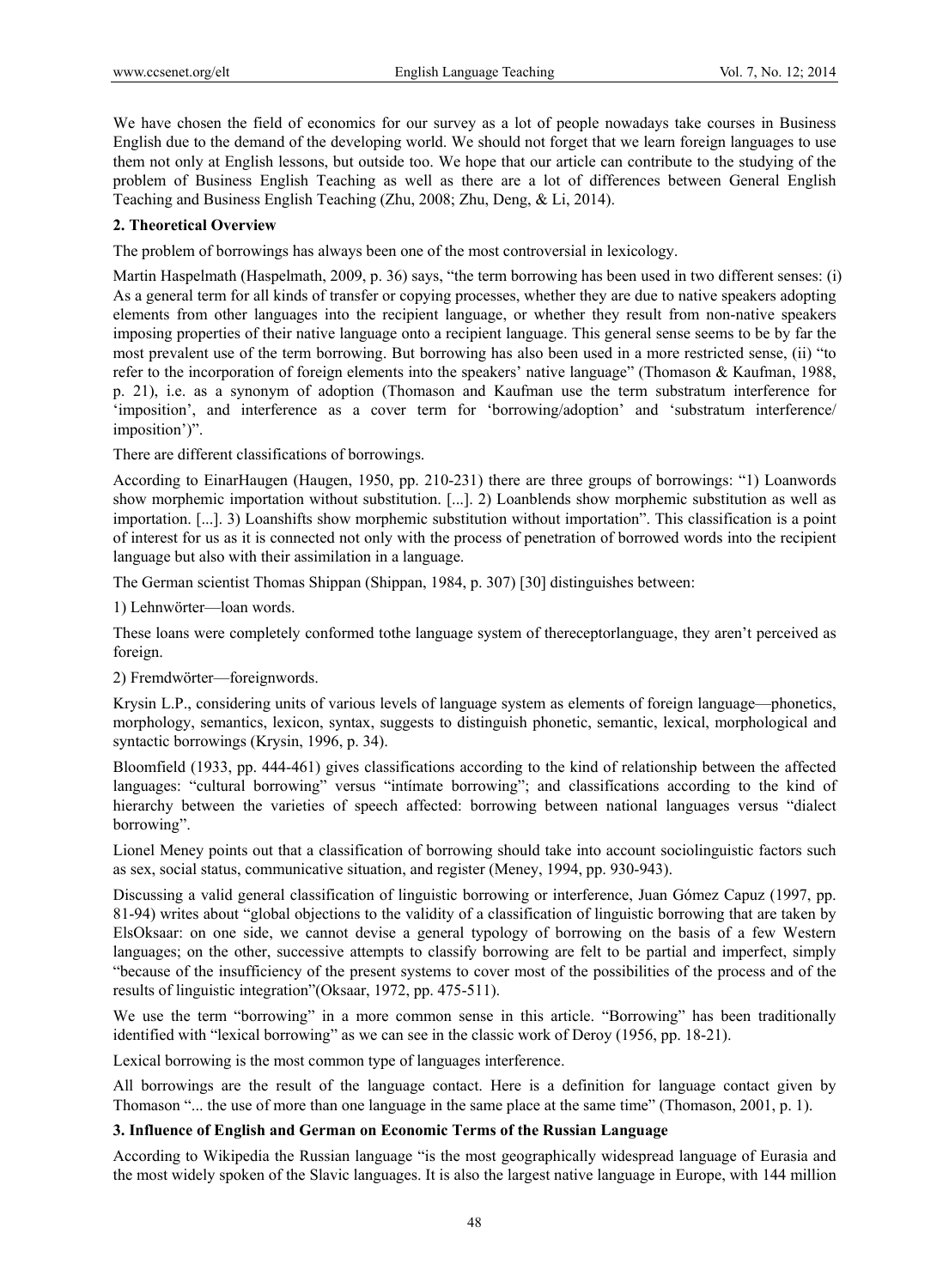native speakers in Russia, Ukraine and Belarus. Russian is the 8th most spoken language in the world by number of native speakers and the 7th by total number of speakers. The language is one of the six official languages of the United Nations" (Wikipedia). The Russian language belongs to the Indo-European language family. It enters the Slavic group of languages.

No language stays without borrowings in a modern world though. Lexical borrowings by one language from another are a regular consequence of language contacts that take place in a history of development and existence of any language. Contacts between nations inevitably lead to interaction between their languages. These contacts grow wider and more intensive nowadays.

English is one of the most spoken languages nowadays. It is not a pure language though. It has borrowed thousands of words from other languages. English becomes a language of business communication worldwide, it penetrates into various fields being an international language. A huge portion of Russian vocabulary has been taken from English.

The history of Russia and Germany is closely connectedthroughout many centuries. In the IX century KievanRus' did trade with the German feudal lords. Russia does trate with a lot of contries. German is with no doubt one of them. Thus a lot of economic terms in Russian have been taken from German.

The Russian language was always open for lexicon replenishment from foreign languages. Foreign terms dominate in financial and commercial activities. There are some cases that foreign words are borrowed if there are no equivalents in the native language. Still we believe prestige is more and more often a reason of borrowings promotion.

We can find a lot of English borrowings in the field of economics in Russian language: *"холдинг", "сканировать", "патент", "экспорт", "импорт", "дилер", "менеджмент"* etc. There are a lot of borrowings from German too: *"агент", "вексель", "контора", "процент", "бухгалтер", "штраф", "ярмарка"* etc. The economics changes a lot and many English and German words become necessary. Sometimes we can only guess or look up in etymological dictionaries to find out that these words were borrowed.

Terms of a foreign origin in the majority have no Russian synonyms (*"бухгалтер"* from German). It makes them irreplaceable in a scientific style. There are still a lot of foreign terms borrowed from English that have Russian synonyms ("*импорт" instead of "ввоз"*). The Russian language seems to be overloaded by borrowings from English. We can't but admit that Russian equivalents are more informal than official. It is popular to use English words instead of Russian *("прайс" instead of "цена"*).

We decided to conduct a survey to find out if people can distinguish borrowings between the words of their native language.

## **4. Survey/Method**

The research is based on economic terminology of English, German and Russian. It is devoted to the field of lexicology and observes the process of borrowings as one of the main sources of the lexicon renewal.

We conducted a survey within a group of 20 Russian native speakers. The result of our work was to identify the degree of recognition of borrowings. We were interested if participants could distinguish between borrowings and native words and what factors influenced on the process of recognition of borrowings.

We performed 40 words for the group: 20 words from the native language and 20 words borrowed from English and German. We should point out that English is of great influence on German too, and there are a lot of words that seem to be English though being of German origin.

Mainly we used an informant approach in our study. With the help of native speakers we searched out a percent of recognition of economic terms. We chose people of different age and occupation. We intentionally chose people working in the sphere of economics (a credit manager, a store manager), teachers of foreign languages and students of linguistic universities (a teacher of English, a student of English department, a student of German department) that speak at least two goal languages; and people whose occupations were connected neither with economics, nor with foreign languages learning (a student of Chemistry department, a zootechnician).

Special attention was paid to the category of participants that would perform the best result. Their age at the time of the experiment varied from 20 to 51 years old.

Thus we distinguish several factors that influence on the degree of recognition of borrowings:

1) Age;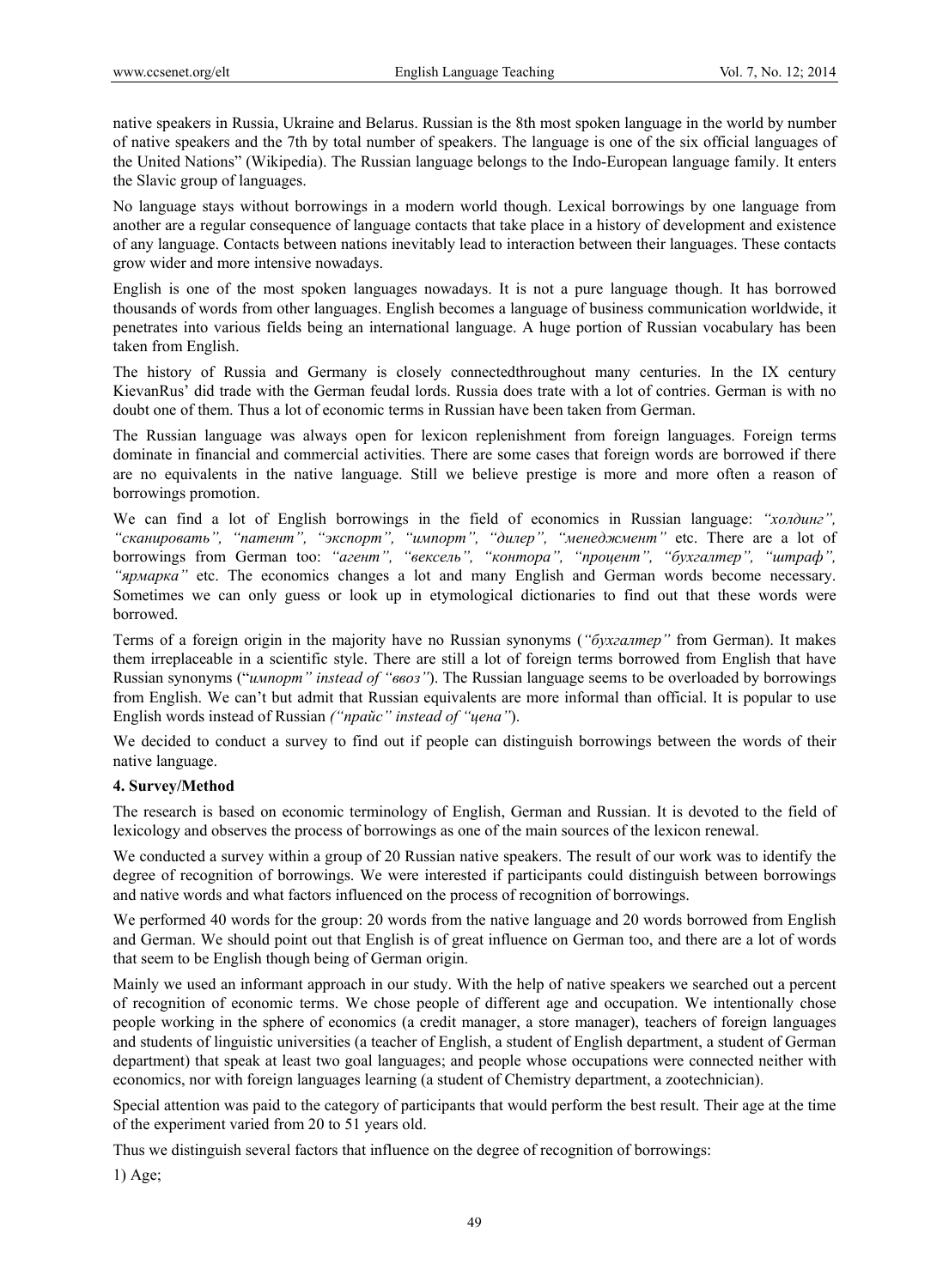2) Occupation;

3) Knowledge of foreign languages;

4) The degree of assimilation of borrowings.

Most linguisticians suggest distinguishing 3 main stages of evolution of borrowings in a language or 3 main types of borrowings corresponding to these 3 stages (Aristova, 1978, p. 159; Krysin, 1996, p. 34; Richter, 1919).

 $1<sup>st</sup> stage—penetration into the speech (non-assimulated foreign words-barbarisms);$ 

 $2<sup>nd</sup> stage—partial adoption (partially assimilated borrowing):$ 

a) Borrowings, non-assimilated on a semantic level;

b) Borrowings, non-assimilated on a grammar level;

c) Borrowings, not fully assimilated on a phonetic level;

d) Borrowings, not fully assimilated on a graphical level;

 $3<sup>d</sup>$  stage—rooting (fully assimilated borrowings).

Fully assimilated words correspond to all morphological, phonetic and orthographic standards of the recipient language and are perceived by a speaker as native ones.

The first step of the research was to find borrowed economic terms and to make a questionnaire.

The range of terms used in the experiment is taken from different sources, but first of all from dictionaries of foreign words, dictionaries of economic terms and Etymology dictionaries (Wirtschaftslexikon; Mein-wirtschaftslexikon.de.; Wiktionary; Vasmer, 1986; Duden. Herkunftswörterbuch; MyEtymology.com-A universal etymologydictionary; Deutsch-Englisch-Wörterbuch).

The next step was a questionnaire survey. Native speakers were to identify 20 borrowed word and word expressions, and to show criteria of the borrowings.

We thought it was appropriate to limit the time of the task performance up to 10 minutes. Using reference materials was forbidden.

We used a statistical approach while summing up the results.

## **5. Results/Analysis**

Basing on the statistical approach we made summary figure and tables (Figure 1, Table 1 and 2).

Analyzing the materials we can draw several conclusions from this study:

-people at the age of 30-45 had better results rather than 21-30 and after 45;

-people working in the field of economics performed more recognized borrowings;

-knowledge of goal languages had an influence on the results of the experiment, this factor is of less importance compared to the occupation of participants;

-a large number of participants (19 out of 20) recognized non-assimilated and partially assimilated words.

For instance, it was easy (18 recognitions out of 20) to recognize exotisms ("*доллар*", "пфенниг"). It shows that such words have something not Russian in their meaning. They have a local color.

There was no difficulty in recognizing such words as *"менеджер", "партнер", "гастарбайтер".*  Nevertheless only participants speaking foreign languages could point out certain marks of the borrowings (-ер, -ор).

Only 10 participants out of 20 could recognize the words *"контролер" and "штраф".* Only 4 people recognized the word "ярмарка". That means thatthese words were fully assimilated in the Russian language.

Almost all borrowings were believed to be taken from English, what confirms the great influence of this language on Russian and German nowadays.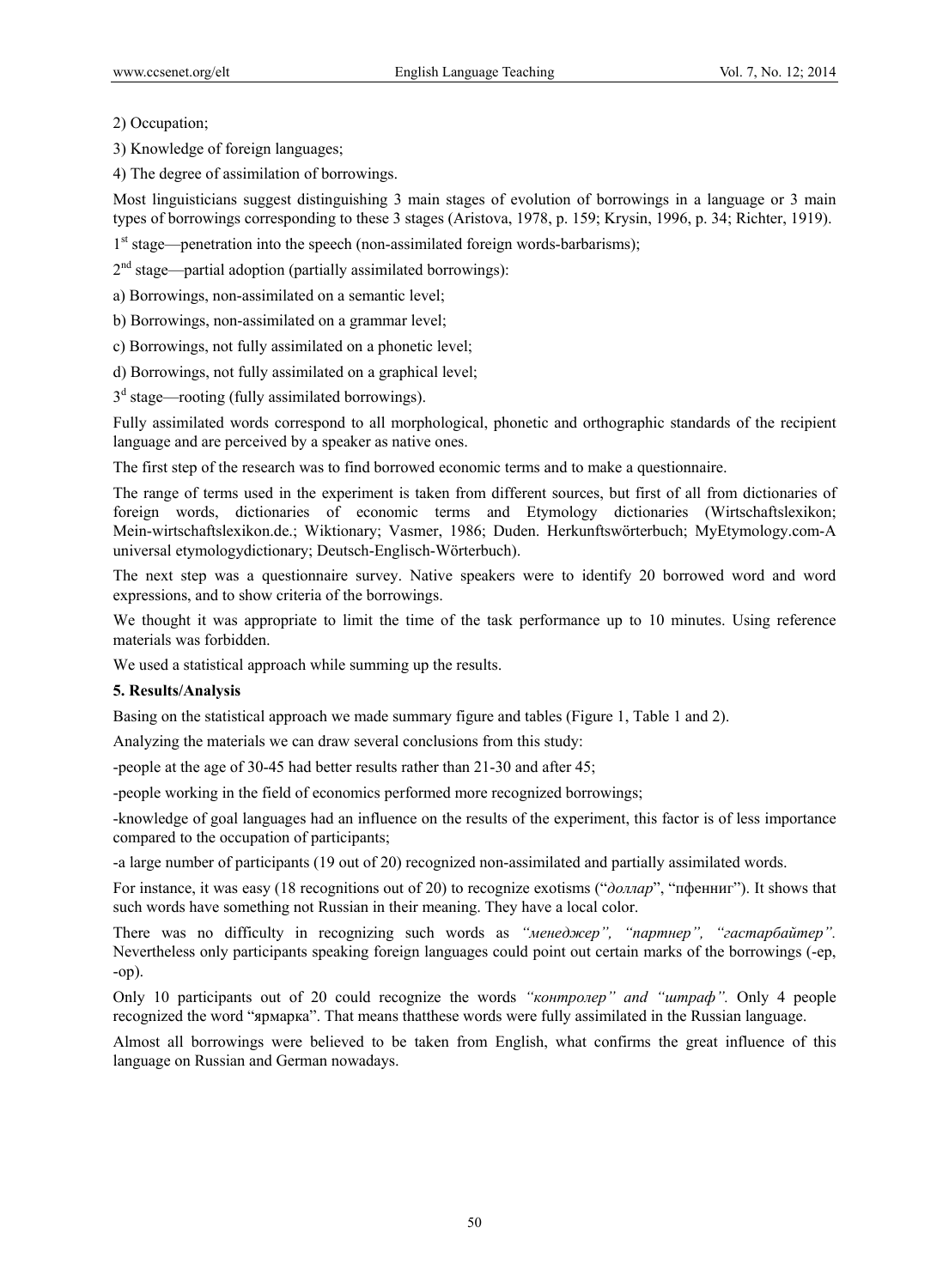Correct recognition



Figure 1. Dependence of the number of recognitions on the age

Table 1. Dependence of the number of recognitions on occupation and knowledge of foreign languages

|                            | Participants, working in<br>the field of economics | Participants, speaking<br>goal languages | Participants connected neither<br>with economics, nor with learning<br>foreign languages |
|----------------------------|----------------------------------------------------|------------------------------------------|------------------------------------------------------------------------------------------|
|                            | Percentage ratio of correct recognitions           |                                          |                                                                                          |
| Russian native<br>speakers | 83%                                                | 81%                                      | 63%                                                                                      |

Table 2. The number of recognized borrowings

| <b>Borrowings</b>                        | Numberofrecognitions |
|------------------------------------------|----------------------|
| Менеджер (from English: manager)         | 19                   |
| Партнер (from English: partner)          | 19                   |
| Гастарбайтер (from German: Gastarbeiter) | 19                   |
| Спонсор (from English: sponsor)          | 18                   |
| Дилер (from English: dealer)             | 18                   |
| Гешефт (from German:Geschäft)            | 18                   |
| Пфенниг (from German: Pfennig)           | 18                   |
| Патент (from English: patent)            | 18                   |
| Бартер (from English: barter)            | 18                   |
| Доллар (from English:dollar)             | 18                   |
| Штемпель (from German:Stempel)           | 17                   |
| Вексель (from German: Wechsel)           | 17                   |
| Маклер (from German:Makler)              | 16                   |
| Импорт (from English: import)            | 16                   |
| Фритредерство (from English: free-trade) | 16                   |
| Бухгалтер (fromGerman: Buchhalter)       | 13                   |
| Марка (from German:Marke)                | 13                   |
| Штраф (from German: Strafe)              | 10                   |
| Контролер (from English:controller)      | 10                   |
| Ярмарка (from German: Jahrmarkt)         | 4                    |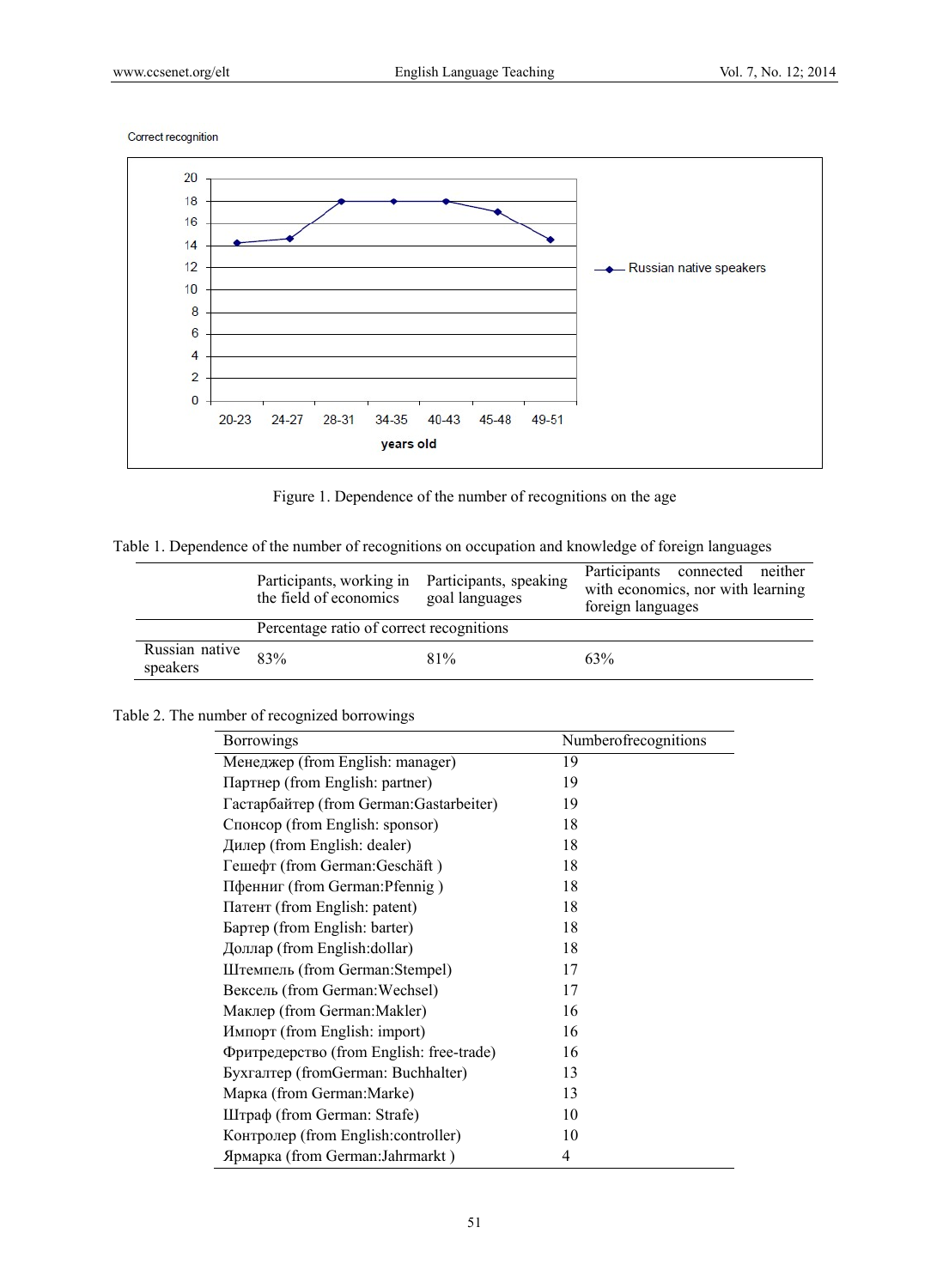#### **6. Conclusion**

The number of recognitions of borrowings among learning English and German languages isn't accidentally higher, than among people working as, for example, a zootechnician and a psychologist. There is quite a reasonable explanation for this. People didn't "see" characteristic signs of English and German, as they simply didn't know about them; but they see that these words are widely used, submit to the rules of grammar of the native language: words are being changed according to cases etc.

We were determined to find out what factors the fact of recognition of economic terms of the borrowed origin in the Russian language depends on.

Our experiment shows that part of borrowings are so assimilated that they remain unrecognizable and nothing gives them out. It means that they became a part of our lexicon, they are clear to us, they don't cause any difficulties in a pronunciation, they are used in various styles and don't complicate communication.

However there are also borrowed words which hadn't get accustomed in the recipient languageas many words were unfamiliar for examinees.

Lexical borrowings are one of the sources of formation of new words. Their studying allows tracking complexity of language processes, an entwinement of the internal and external phenomena in language, impact of the last on various links of a language structure.

The results of our small survey can serve as a material for future development. We hope this study can contribute to better understanding of difficulties found by people when dealing with recognition of borrowed vocabulary in the receptor language. It can also serve a material for studying the difference in adoption and use of English and German by people of different age groups. Nowadays English is considered to be an international language. Learning English may become more effective through a consideration of differences between languages and it is an opportunity to prevent probable errors due to negative transfer. The examples of borrowings in our research were taken from the field of economics. Zamaletdinov R. R. and Zamaletdinova G. F. say that quite seriously extended economic, cultural and scientific contacts of different countries and their people nowadays put forward the subject of "language and culture" as one of the most important sociolinguistic and general linguistic problems (Zamaletdinov & Zamaletdinova, 2012, p. 142). That is why the field of economics can be interesting regarding the contribution of our small research to the teaching of the English language as in the conditions of cross-cultural communication development of criteria of selection of the text material displaying realities of the culture and household of the native speakers of the learned language is important (Zamaletdinov, 2012, p. 122).

#### **References**

Aristova, V. М. (1978). *Anglo-russkiyeyazykovyyekontakty (In Russian)* (p.159). L.

- Auhadeeva, L. A. (2014). Communicative Competency in Teacher Training. *World Applied Sciences Journal*, *31*(4), 583-586.
- Bloomfield, L. (1933). *Language* (pp.444-461). New York: Holt, Rinehart and Winston.
- Daulton, F. E. (2012). *Lexical Borrowin*. Published Online: November 5, 2012. http://dx.doi.org/10.1002/9781405198431.wbeal0687
- Deroy, L. (1956). *L'empruntlinguistique* (pp. 18-21). París: Les Belles Lettres, 1956.

Deutsch-Englisch-Wörterbuch. (2014). Retrieved from http://www.wordreference.com/de

- Duden. (2012). Herkunftswörterbuch. *Etymologie der deutschen Sprache*. Retrieved from http://www.duden.de/shop/das-herkunftswoerterbuch
- Haugen, E. (1950). *The analysis of linguistic borrowing* (pp. 26, 210-231).
- Haspelmath, M. (Ed.). (2009). *Lexical borrowing: Concepts and issues* (p. 36).
- Capuz, J. G. (1997). Towards a Typological Classification of Linguistic Borrowing (Illustrated with Anglicisms in Romance Languages). *Revista Alicantina de Estudios Ingleses*, *10*, 81-94.
- Karabulatova, I. S., & Polivara, Z. V. (2013). Turkic and Slavs: Bi-Polylinguism in Globalization and Migrations (On an Example of Tumen Region). *Middle-East Journal of Scientific Research*, *17*(6), 832-836.
- Krysin, L. P. (1996). Inoyazychnoyeslovo v kontekstesovremennoyobshchestvennoyzhizni. RusskiyyazykkontsaХХstoletiya (In Russian) (p. 34). М.
- Chen, M. L. (2014). Age Differences in the Use of Language Learning Strategies. *English Language Teaching*, *7*(2). Canadian Center of Science and Education. http://dx.doi.org/10.5539/elt.v7n2p144